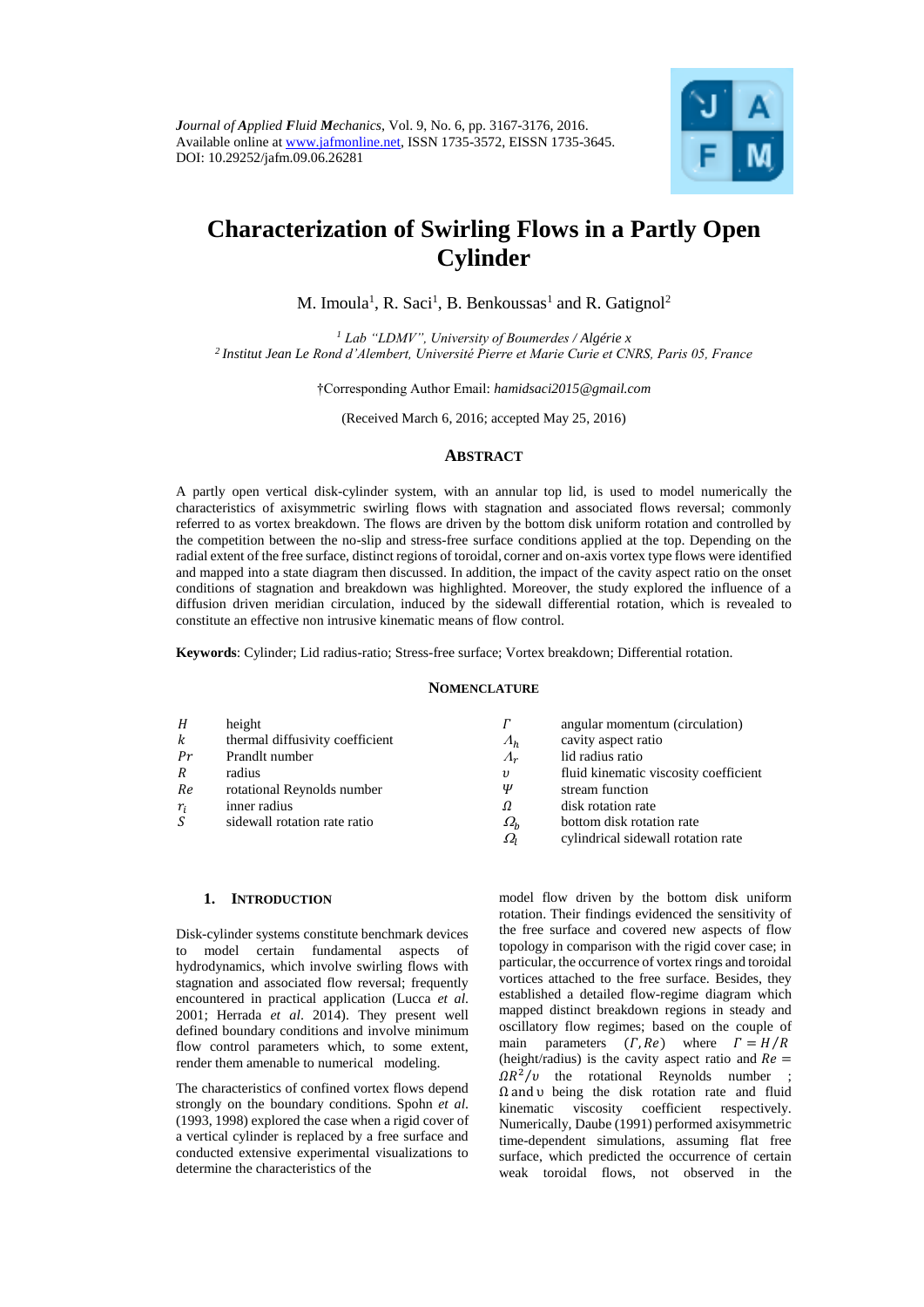experiments. Spohn *et al*. (1993, 1998) pioneering work motivated numerous subsequent numerical investigations; most of which considered non deformable and stress free surface conditions. Of note, Lopez (1995, 2004) demonstrated that steady free surface toroidal vortex structures can be generated under reflection symmetry conditions; analogous to those induced by the exact co-rotation of coaxial disks shrouded by a stationary sidewall. Piva *et al*. (2005), restricted the rotation to a central part of the end disk while maintaining the remaining annular part sealed to the stationary sidewall; concluding that the no-slip conditions on the annular periphery altered considerably the flow topology and controlled efficiently the formation of the vortex structures. An analogous geometry was explored by Yu *et al*. (2007) to characterize by simulation the steady flow patterns in micro-biorectors; highlighting the strong influence of the cylinder-disk ratio to control the formation of the desired vortex breakdown which ensures favorable environment for cell structure. Serre *et al*. (2007) performed nonlinear 3D computations and transition to timedependent regimes in the case of a deep cavity (*H/R*  $= 4$ ) ; concluding that the free surface conditions promote the onset of unsteadiness, with an estimate of a critical Reynolds number 15% lower than that obtained in the rigid cover case. Without resorting to any symmetry properties at the surface, Bouffanais and Jacono (2009) carried out a series of computations, considering flow models with flat and moving free-surface in the transitional regime. They reported a significant disagreement between their findings and those presented by Piva *et al*. (2005) who based their model on first order approximations as regards to surface deflection. When a stationary thin rod is added along the cavity axis, Cabeza *et al*. (2010) showed that the critical Reynolds number for the occurrence of vortex breakdown decreases over an initial small range of the rod radius ratio while an increase evidenced outside this range. More recently, Kahouadji *et al*. (2014), performed experimental and axisymmetric numerical investigations to model the free surface shape. They employed curvilinear coordinates transformation associated with an iterative process to simultaneously solve the equations of motions under zero normal stress condition and achieved good agreement with experiments in the case of large surface deflection.

Flows in rotating cylindrical pools, controlled by the differential rotation of a small disk mounted on the surface, were recently studied by Wu *et al*. (2013) who considered 3D numerical simulations in steady and oscillatory regimes. Their results revealed the strong combined impact of the rotating disk radius ratio and the cavity aspect ratio on the flow topology and transition regimes.

In the same context, the work reported here is numerical and concerns the axisymmetric flows driven by the bottom disk rotation of a disk-cylinder system with partly open surface. It is structured into three main sections; the first being devoted to a review of selected past works. The next section sets the physical problem, describes the model equations and boundary conditions as well as the methodology

of solution. The last section provides the results and discussion of three model flows. In particular, for validation, the first considers the well established configuration of a fully open cavity with rotating bottom. This is extended to the geometry with a partly free surface to highlight the flow sensitivity to the lid radius ratio. Then, the sidewall differential rotation is implemented as a kinematic means to control the onset of the vortex structures. Finally, concluding remarks summarize the main findings.

### **2. FORMULATION**

# **2.1 Physical Problem and Control Parameters**

Consider a partly open vertical cylinder of height H and radius R, filled with an incompressible viscous fluid of kinematic viscosity v and thermal diffusivityk. The cavity is bounded at the top by an annular lid sealed to the sidewall, with inner and outer radii  $r_i$  and *R*, respectively, and a flat non deformable free surface extending over the range  $0 \leq r < r_i$  as shown schematically in (Fig. 1).

The flow is driven by the bottom disk uniform rotation and/or the cylindrical sidewall at rotation rates  $\Omega_{\rm b}$  and  $\Omega_{\rm l}$ , respectively.



**Fig. 1. Schematic of the meridian cross-section of the partly open cylinder.**

The governing equations are the unsteady axisymmetric Navier-Stokes equations in cylindrical coordinates  $(r, \theta, z)$ , written in dimensionless form by scaling time, length and velocity with  $1/\Omega_h$ , R and  $\Omega_h R$  respectively. These are then expressed conveniently in a stream functionvorticity formulation (Piva *et al*. 2005; Saci *et al*. 2008); leading to the following non dimensional velocity field which satisfies continuity and the corresponding vorticity field, in terms of the stream function  $\psi$  and angular momentum  $\Gamma = u_{\theta} r$ ,

$$
\vec{V} = (u_r, u_\theta, u_z) = (\frac{1}{r} \frac{\partial \psi}{\partial z}, \frac{r}{r}, -\frac{1}{r} \frac{\partial \psi}{\partial r})
$$
  

$$
\nabla \wedge \vec{V} = (\xi_r, \xi_\theta, \xi_z) = (-\frac{1}{r} \frac{\partial r}{\partial z}, \frac{1}{r} \nabla^2 \psi, \frac{1}{r} \frac{\partial r}{\partial r})
$$

Here,  $\nabla^2 = \frac{\partial^2}{\partial x^2} - \frac{I}{\partial y} \frac{\partial}{\partial z} + \frac{\partial^2}{\partial z^2}$  $\frac{2}{\ast} = \frac{\partial^2}{\partial r^2} - \frac{1}{r} \frac{\partial}{\partial r} + \frac{\partial^2}{\partial z^2}$ *\**  $\nabla^2_* = \frac{\partial^2}{\partial r^2} - \frac{I}{r} \frac{\partial}{\partial r} + \frac{\partial^2}{\partial z^2}$ denotes the modified laplacian operator and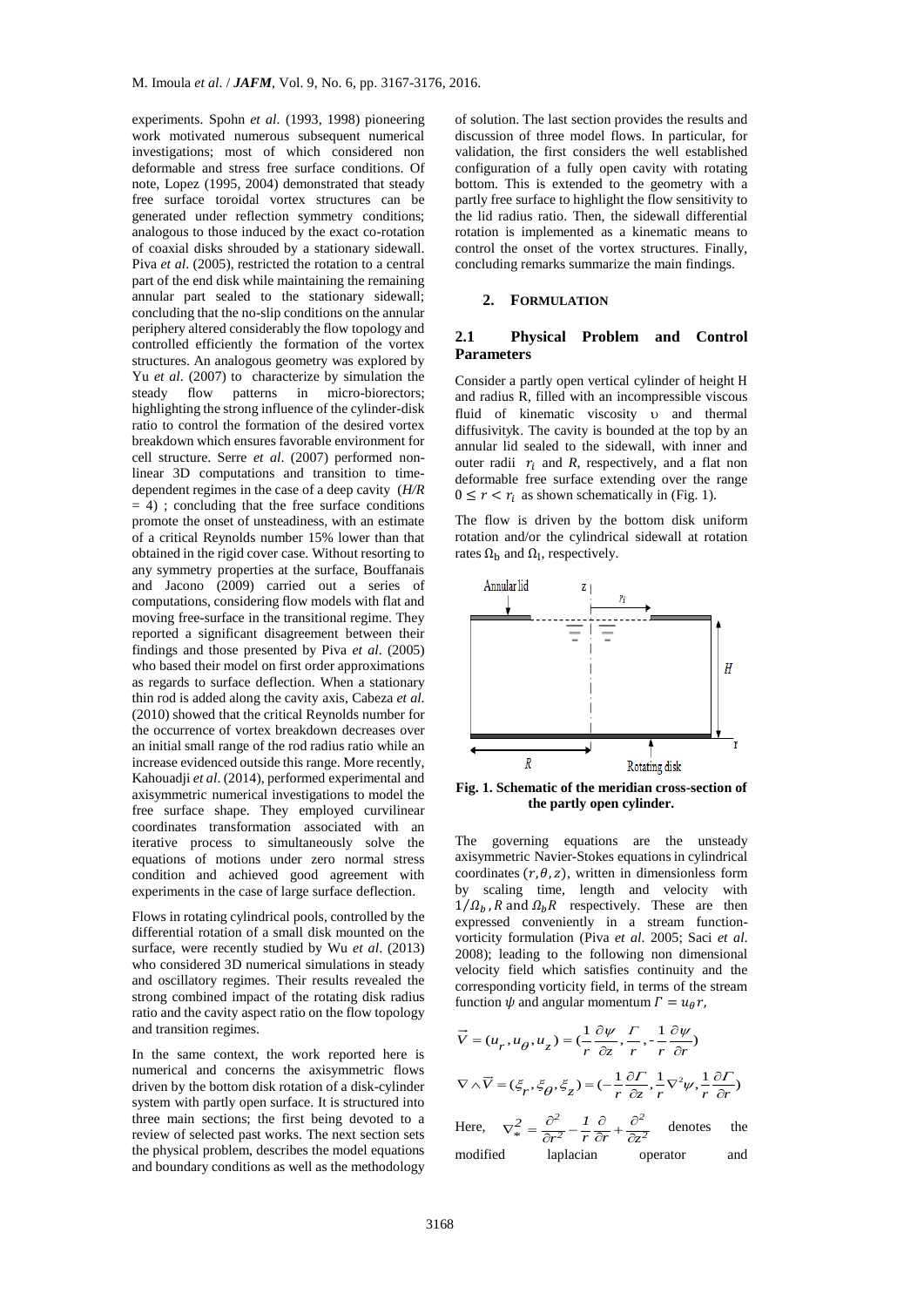$\xi_{\theta} = \partial u_r / \partial z - \partial u_z / \partial r$ .

The dimensionless vorticity and circulation transport

equations are respectively,  
\n
$$
\frac{\partial \xi_{\theta}}{\partial t} + u_r \frac{\partial \xi_{\theta}}{\partial r} + u_z \frac{\partial \xi_{\theta}}{\partial z} - \frac{u_r \xi_{\theta}}{r} - \frac{2\Gamma}{r^3} \frac{\partial \Gamma}{\partial z} = \frac{1}{Re} \left( \nabla^2 \xi_{\theta} - \frac{\xi_{\theta}}{r^2} \right) \qquad \text{in} \quad \text{and} \quad \text{and} \quad \text{and} \quad \text{and} \quad \text{and} \quad \text{and} \quad \text{and} \quad \text{and} \quad \text{and} \quad \text{and} \quad \text{and} \quad \text{and} \quad \text{and} \quad \text{and} \quad \text{and} \quad \text{and} \quad \text{and} \quad \text{and} \quad \text{and} \quad \text{and} \quad \text{and} \quad \text{and} \quad \text{and} \quad \text{and} \quad \text{and} \quad \text{and} \quad \text{and} \quad \text{and} \quad \text{and} \quad \text{and} \quad \text{and} \quad \text{and} \quad \text{and} \quad \text{and} \quad \text{and} \quad \text{and} \quad \text{and} \quad \text{and} \quad \text{and} \quad \text{and} \quad \text{and} \quad \text{and} \quad \text{and} \quad \text{and} \quad \text{and} \quad \text{and} \quad \text{and} \quad \text{and} \quad \text{and} \quad \text{and} \quad \text{and} \quad \text{and} \quad \text{and} \quad \text{and} \quad \text{and} \quad \text{and} \quad \text{and} \quad \text{and} \quad \text{and} \quad \text{and} \quad \text{and} \quad \text{and} \quad \text{and} \quad \text{and} \quad \text{and} \quad \text{and} \quad \text{and} \quad \text{and} \quad \text{and} \quad \text{and} \quad \text{and} \quad \text{and} \quad \text{and} \quad \text{and} \quad \text{and} \quad \text{and} \quad \text{and} \quad \text{and} \quad \text{and} \quad \text{and} \quad \text{and} \quad \text{and} \quad \text{and} \quad \text{and} \quad \text{and} \quad \text{and} \quad \text{and} \quad \text{and} \quad
$$

The Poisson equation may be written in the form

$$
\nabla^2 \psi - \frac{2}{r} \frac{\partial \psi}{\partial r} = -r \xi_{\theta}
$$
  

$$
\nabla^2 = \frac{\partial^2}{\partial r^2} + \frac{I}{r} \frac{\partial}{\partial r} + \frac{\partial^2}{\partial z^2}
$$
 is the laplacian operator.

The main dimensionless physical and geometrical parameters which characterize the flow are the Reynolds number, the cavity aspect ratio, the lid radius ratio and finally the sidewall rotation rate ratio defined respectively as

denoted respectively as  
\n
$$
Re = \Omega_b R^2 / u_\theta, A_h = H / R, A_r = r_i / R, S = \Omega_l / \Omega_b
$$
\nThe Prandlt number is  $Pr = v / k$ .

### **2.2 Boundary Conditions**

 $\ell \partial z - \partial u_z / \partial r$ .<br>
sionless vorticity and circulation transport<br>
re respectively,<br>
rionless vorticity and circulation transport<br>
re respectively,<br>  $\ell + u_z \frac{\partial \xi_z}{\partial z} = \frac{u_z \xi_p}{r} - \frac{2\Gamma}{r'} \frac{\partial \Gamma}{\partial z} = \frac{1}{Re} \left( \nabla^2 \xi_{\phi}$ To solve numerically the resulting dimensionless system of equations in the bulk domain  $[0,1] \times [0, \Lambda_h]$ boundary and initial conditions are required. These are based on the no slip conditions applied to solid walls and regularity assumption on the cavity axis. Reflexion symmetry is considered on the partly open surface, assumed flat stress-free, (Herrada *et al*. 2014; Hewitt *et al*. 2008; Saci *et al*. 2008) over the range of the flow parameters considered. Initial conditions consider the fluid at rest and the bottom disk is impulsively rotated to a constant angular speed.

These conditions take explicitly the form:

At the bottom disk:

$$
z=0, 0 < r < 1, \Psi=0, \Gamma=r^2, \xi_{\theta} = \frac{1}{r} \frac{\partial^2 \Psi}{\partial z^2}
$$

At the sidewall:

$$
0 < z < A_h, r = 1, \Psi = 0, \Gamma = S r^2, \xi_\theta = -\frac{1}{r} \frac{\partial^2 \Psi}{\partial r^2}
$$

Along the cavity axis:

$$
r = 0, 0 < z < A_h, \Psi = 0, \Gamma = 0, \xi_\theta = 0
$$

At the top annular lid:

$$
z=A_h, A_r\leq r < I, \Psi=0, \varGamma=0, \xi_\theta=\frac{1}{r}\frac{\partial^2\Psi}{\partial z^2}
$$

At the free surface:

$$
z = A_h, 0 \le r < A_r, \Psi = 0, \frac{\partial \Gamma}{\partial z} = 0, \xi_\theta = 0
$$

# **2.3 Method of Solution and Validation**

The solution algorithm is based on a three level time-

marching finite difference scheme, used and tested on confined internal swirling flows with breakdown; which has been extended to account for stress-free surface conditions under reflection symmetry; see Saci *et al*. (2008) for detailed accounts and implementation. With appropriate time and space mesh grids, the time dependent solutions of the circulation and the vorticity transport equations were calculated until an ultimate steady state is essentially reached. Poisson's elliptic equation is iterated at each time level and, subsequently, the azimuthal vorticity component is updated at the walls. Most calculations have been carried out in a uniform mesh grid of  $100 \times 100 \Lambda_h$  elements with a typical initial time step  $\delta t = 10^{-4}$ ; relaxed as the solution progressed in time. The accuracy of the scheme is first assessed by comparison with the benchmark case of fully open cylinder ( $\Lambda_r = 1$ ) explored experimentally and numerically by Spohn *et al*. (1998) and Piva *et al*. (2005). Besides, for a selected couple of flow parameters, additional check was also done by comparing the ultimate steady solution approached for large times with the solution obtained by solving directly the steady equations, by means of the standard successive over relaxation method.

# **3. RESULTS AND DISCUSSION**

Solutions were considered over the selected ranges of parameters; depending on the cavity aspect ratio and radius ratio:

and radius ratio:<br>  $200 \le Re \le 2500, 0.5 \le A_h \le 2.5, 0 \le A_r \le 1, -1 \le S \le I$ 

# **3.1 Flows in an Open-Top Cylinder**  $(A_r = I)$

The flow in the configuration corresponding to the particular case  $\Lambda_r = 1$ ,  $\Pr = 1$  is well documented (Spohn *et al*. 1998; Piva *et al*. 2005; Kahouadji *et al*. 2014) and is described in this section. A primary outward motion is imparted to the viscous fluid by the bottom disk uniform rotation, which results in the development of an Ekman layer. The stationary sidewall imposes kinematics constraints; causing an axial motion towards the free surface and the formation of a shear layer which thickens with increasing height, unlike the case of a rigid top surface model. Along the free surface, neglecting losses by viscous dissipation, the angular momentum is almost conserved. There, fluid spirals radially inwards up to the axial core, with no boundary layer, then flows axially downwards, due to the Ekman pumping on the rotating disk. This results in a large scale anticlockwise meridian circulation which redistributes the angular momentum to the interior and induces a concentrated axial core region. This latter, beyond a threshold rotation rate, breaks and gives rise to a distinct clockwise reverse flow region, of weak intensity, which may be located on the cavity axis (bubble type or on-axis vortex breakdown) between two stagnation points at which the axial velocity component vanishes (Spohn *et al*. 1998). As will be illustrated in the following sections, along the cavity axis, fluid flows upward within the bubble while outside it the primary flow is downward.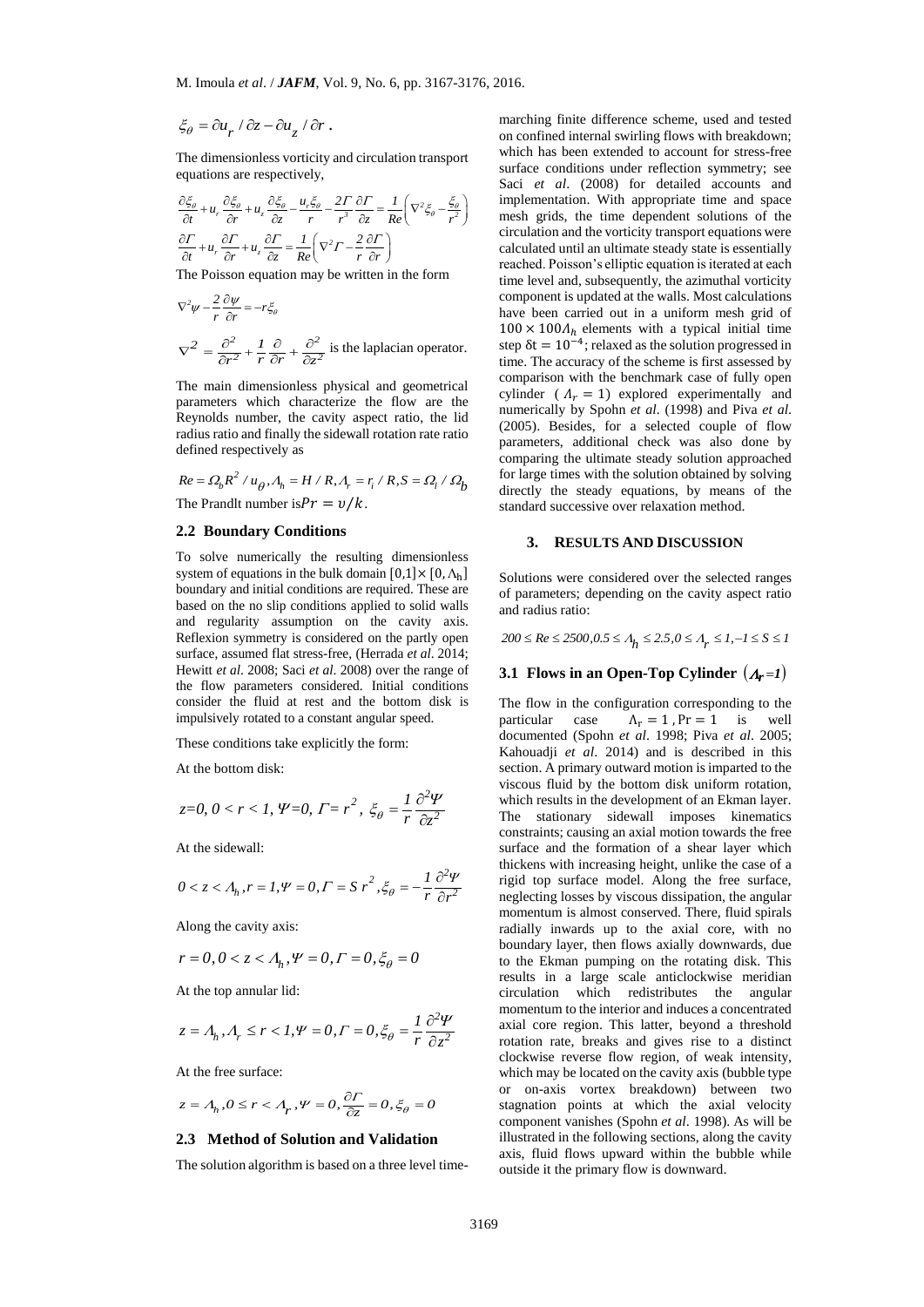It is well established (Spohn *et al*. 1998; Piva *et al*. 2005; Serre *et al*. 2007) that increasing Re causes spontaneously the occurrence of a clockwise toroidal type of reverse flow, attached to the free surface. Further increase of the disk rotation rate causes oscillatory regimes (Serre *et al*. 2007).

When completely detached from the cavity axis, the secondary structure is bounded at the surface by two stagnation circles which intersect the meridian plane to define the free surface stagnation points at which the radial velocity component vanishes. Fluid between these points flows radially outward while the primary flow outside them is inward. It is worth mentioning that the associated azimuthal velocity component frequently displays an inflection point which coincides with the reverse flow region. Besides, the corresponding vortex or circulation lines (lines of constant  $\Gamma$ ), not shown for brevity, which indicate the local direction of the vorticity, meet orthogonally the surface considered non deformable and stress-free. Their bending at the free surface in the radial direction, observed with increasing  $Re$ , generates an axial gradient of the angular momentum which drives the flow radially and strengthens the meridian circulation. When this latter is large enough the flow stagnates.

In (Fig.2), for the sake of comparison with experiments of Piva and Meiburg (2005) , we represent both the right and left meridian streamlines (symmetric with respect to the cavity axis); obtained by modeling the free surface flow characterized by:  $A_r = 1$ ,  $A_h = 1$  and  $Re = 1120$ . The flow topology is in a good qualitative agreement with the axisymmetric flow pattern reported in the above reference and obtained by visualization of dye injection. It is also in accord with the selected numerical results of Kahouadji *et al*. (2014). The streamlines depict clearly two distinct axisymmetric regions: a toroidal structure attached to the surface imbedded into an ambient primary meridian flow. The secondary flow is of corner type, characterized by an upstream free surface stagnation point and a downstream point located on the cavity axis.



**Fig.** 2. Meridian streamlines for  $\Lambda_r = 1$ ,  $\Lambda_h =$  $1, Re = 1120$ . In qualitative agreement with **experiments of Piva** *et al***. (2005).**

# **3.2 Flows in a Partly Open Cavity**

As mentioned above, the modified disk-cylinder system is characterized by a top annular lid  $(z = A_h, A_r \le r < 1)$  sealed to the cylindrical sidewall, and a partly free surface with radial extent

 $0 \le r < \Lambda_r$ . The particular cases  $\Lambda_r = 0$  and  $\Lambda_r =$ 1 correspond respectively to the benchmark configurations of enclosed and fully open cylinder.

To the authors knowledge, the intermediate range  $0 < \Lambda_r < 1$  does not appear to have been explored in the literature. The effect of lid radius-ratio is best viewed with reference to (Fig.3); which qualitatively depicts the meridian streamlines for four radiusratios and selected parameters:  $Re = 1250$ ,  $A<sub>h</sub> =$ 1. The unit cavity aspect ratio is adopted here for validation with previous experiments carried out in the test case of fully open cavity  $(A<sub>r</sub> = 1)$ . For this couple of parameters, this latter configuration exhibits an axisymmetric toroidal vortex attached to the surface; in qualitative agreement with the findings reported in the literature (Spohn *et al*. 1998; Piva *et al*. 2005). The presence of the annular lid imposes no slip conditions which affect the angular momentum transfer towards the adjacent free surface as well as the radial pressure gradient balance. Consequently, the onset conditions of flow stagnation and breakdown are significantly altered with decreasing  $\Lambda_r$ . In particular, the off-axis toroidal structure moves radially towards the cavity axis to form a corner vortex whose downstream onaxis stagnation point extends axially downwards as clearly illustrated for  $\Lambda_r = 0.8; 0.6; 0.4$ . A further decrease of  $\Lambda_r$  causes the occurrence of a distinct bubble type vortex breakdown located entirely on the cavity axis as defined in the above section and illustrated in (Fig.3) for  $\Lambda_r = 0.3$ . A further decrease of  $\Lambda_r$ , over the remaining free surface range, no breakdown occurs as the annular lid no slip condition predominates over the slip condition assumed on the free surface part. This is shown for the selected value  $\Lambda_r = 0.2$ .

The impact of the radius ratio on the corresponding free surface velocity field is depicted in (Fig.4) for five uniformly spaced values of  $A_r$ , when  $Re =$ 1250,  $\Lambda_h = 1$ . For fixed  $\Lambda_r$ , the swirl and the radial inflow are of the same order of magnitude in the vicinity of the annular lid edge and both intensify radially inward to reach a maximum ( $u_{\theta max} \gtrsim$  $2 u_{r_{max}}$ ) before they decay rapidly towards the cavity axis. Besides, as  $\Lambda_r$  decreases, it is remarked that both  $u_{\theta max}$  and  $u_{r max}$  decrease almost linearly and shift toward the cavity axis.

In addition, the associated axial velocity distribution  $u<sub>z</sub>$ , along the cavity axis, is illustrated (Fig.5), for the same parameters; namely,  $Re = 1250$ ,  $A_h = 1$ . It is observed that the velocity component  $u<sub>z</sub>$  vanishes at each stagnation point before changing sign; indicating a change of axial flow direction which evidences the vortex breakdown occurrence.

Further detailed characteristics of the lid radius ratio effects are remarked in the ( $Re<sub>c</sub>$ ,  $\Lambda<sub>r</sub>$ ) state diagram of (Fig.6); established on the basis of a series of calculations carried out for the fixed aspect ratio  $\Lambda_h = 1$ ; providing threshold  $Re_c$  values for flow stagnation and associated breakdown types. Curves  $(c1), (c2), (c3)$  denote the bounding curves for onset of a bubble type, a corner structure and a completely detached toroidal vortex respectively.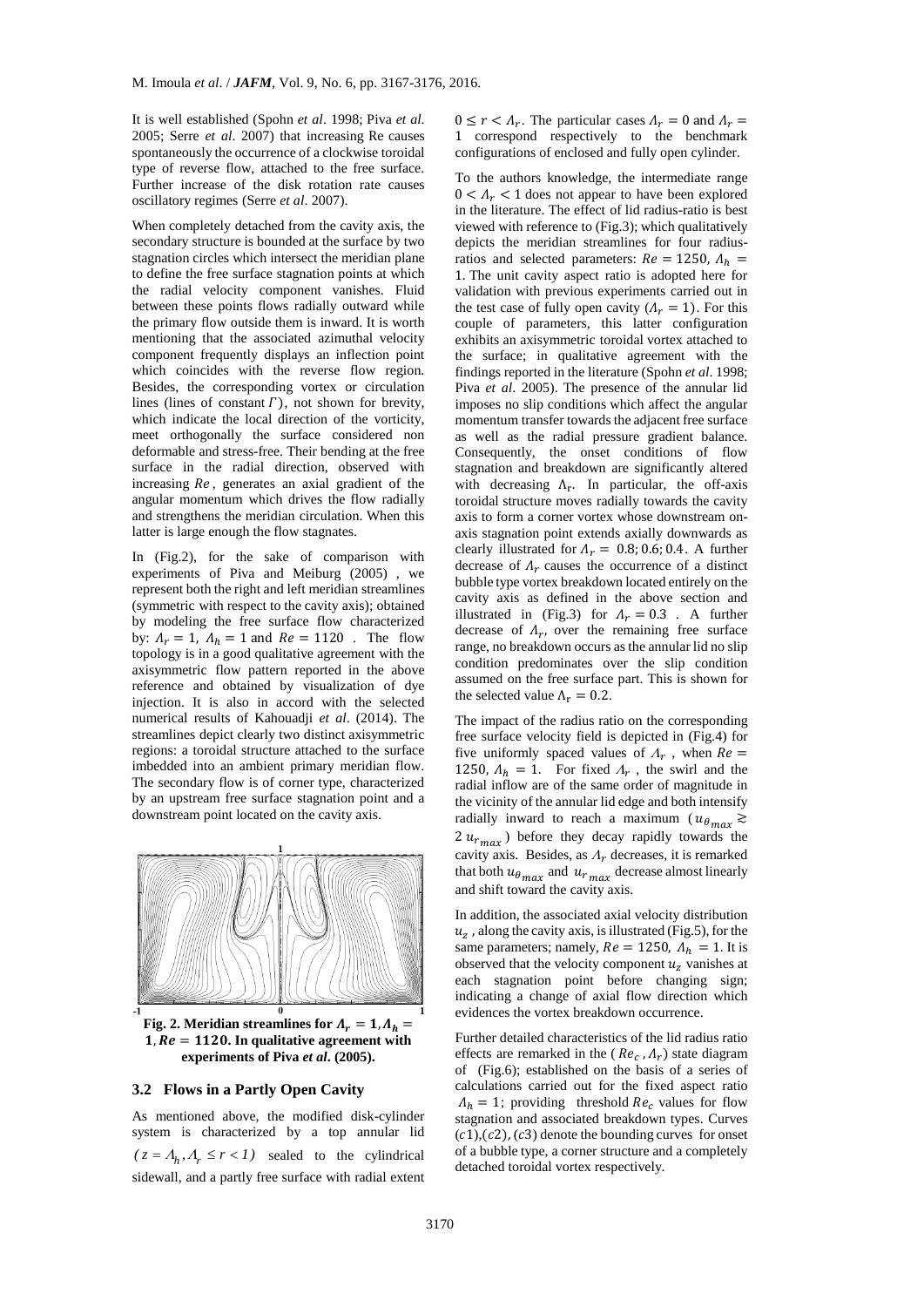

Fig. 3. Meridian streamlines showing the effect of lid radius-ratio  $\Lambda_r$  ;  $Re = 1250$ ,  $\Lambda_h = 1$  (N.B: the left **vertical boundary is the cavity axis).**



**Fig. 4. Radial and tangential velocity distribution**  at the free surface ;  $\overrightarrow{Re} = 1250$ ,  $\overrightarrow{A_h} = 1$ . Curves  **refer to**  $u_r$  **for**  $A_r = 0.2, 0.4, 0.6, 0.8, 1.$ 

**respectively. The corresponding curves with**  solid symbols illustrate the profiles of  $u_{\theta}$ .



Fig. 5. Axial velocity distribution  $u<sub>z</sub>$  on the **cavity axis for**  $Re = 1250$ **,**  $A_h = 1$ **. Curves , , , , , , , , , ) , ) c r c c c**  $u_z$  **for**  $\Lambda_r$ 0. 2, 0. 3, 0. 6, 0. 8, 1. respectively.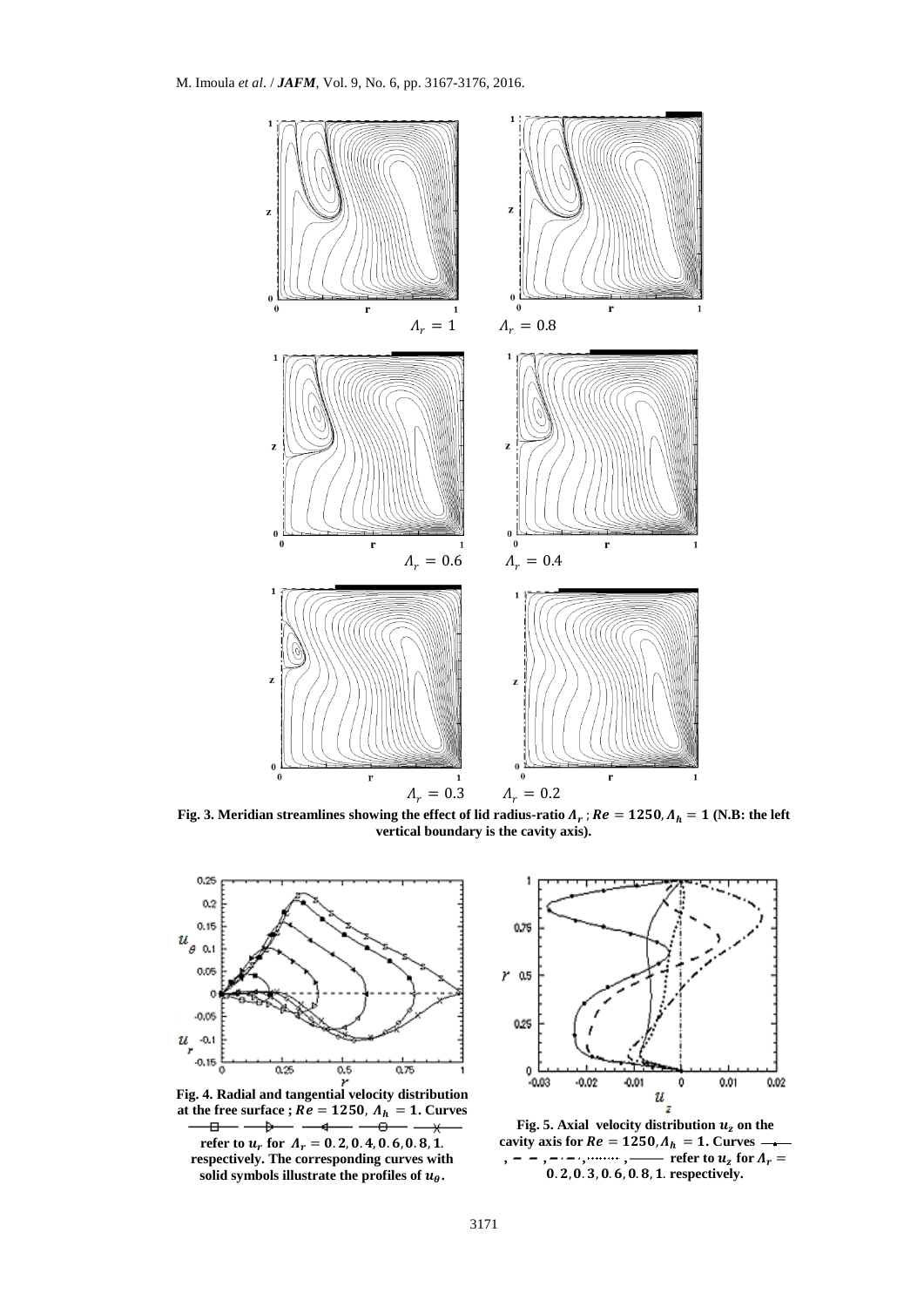For the prescribed range of parameters mentioned above, the mapping indicates no breakdown occurrence over the range  $0 \leq A_r < 0.2$  and that the free surface sensitivity intensifies mainly over the intermediate approximate range  $0.2 < A_r < 0.8$ ; with  $Re<sub>c</sub>$  lowered sharply by almost five times in the interval  $0.2 < \Lambda_r \leq 0.6$ . Also remarked in (Fig.6), curves  $(c2)$  and  $(c3)$  are very close one another over the entire range of parameters considered; indicating that the corner vortex pattern occurs within a very sharp range of disk rotation rate. Above curves  $(c2)$ and  $(c3)$  the diagram exhibits a region of toroidal vortex partern over the approximate range 0.4 <  $\Lambda_r \leq 1$ . It is worth mentioning that a vortex formation attached to the free surface is spontaneous and does not necessarily result from a migration process in accord with the statements reported in Hewitt *et al*. (2008) who investigated a related problem of confined swirling flows driven by the corotation of co-axial disks.



**Fig.** 6.  $(A_r, Re_c)$  State diagram for  $\Lambda_h = 1$ ; **mapping regions of bubble, corner (very narrow region), and toroidal vortex patterns with lower**  bounding curves  $(c1)$ ,  $(c2)$  and  $(c3)$  respectively.

### **3.3 Effects of the Cavity Aspect Ratio**

The sensitivity of the free surface to radius ratio depends strongly on the cavity aspect ratio  $\Lambda_h$ . This is evidenced by the second ( $Re<sub>c</sub>, \Lambda<sub>r</sub>$ ) diagram illustrated in (Fig.7); mapping regions with and without on-axis bubbles and their corresponding bounding curves over the range  $0 \leq \Lambda_r \leq 1$  for six aspect ratios; selected in the interval  $0.5 \leq A_h \leq$ 2.5. All the results presented in this section for the cases  $A_r = 1$  and  $A_r = 0$  have been validated with the literature (Spohn *et al*. 1998; Piva *et al*. 2005). As mentioned above, we recall that, to our knowledge, the intermediate range  $0 < \Lambda_r < 1$ does not appear to have been investigated in previous related studies. However, with decreasing  $\Lambda_r$  a boundary layer forms on the annular lid and one would expect a reduction of angular momentum transfer towards the free surface part which would cause an increase of  $Re<sub>c</sub>$  and delays the occurrence of reverse flow occurrence. In such a situation we conjecture that the symmetry assumptions would be reasonable; although experimental investigations remain necessary for validation. The established diagram (Fig.7) indicates, as expected, for relatively high aspect ratios; namely,  $A_h = 1.5, 2., 2.5$ , a gradual and steady decrease of  $Re<sub>c</sub>$  with increasing

free surface radial extent over the range  $0 \leq \Lambda_r \leq$ 1; with an estimate of 15% drop recorded for each  $\Lambda_h$  . The corresponding bounding curves  $(c*4)$ ,  $(c*5)$  and  $(c*6)$  exhibit each a maximum  $Re<sub>c</sub>$ reached for  $\Lambda_r = 0$ ; denoting the closed cylinder test case and their regular spacing indicates an almost linear variation of  $Re_c$  for fixed lid radius ratio  $\Lambda_r$ . However, for the relatively lower aspect ratios; namely,  $A_h = 0.5, 0.75$  and 1, we observe a very different trend as no breakdown is formed over the range  $0 \leq \Lambda_r < 0.15$ ; revealing a less sensitive free surface than the previous counterparts. In fact, for the prescribed range of aspect ratios, curves  $(c<sup>*</sup>1), (c<sup>*</sup>2)$  and  $(c<sup>*</sup>3)$  show a very rapid decrease of Re<sub>c</sub> with increasing  $\Lambda_r$  over the range 0.15 <  $\Lambda_r$  < 1; with a drop of  $Re_c$  by a factor of 10 recorded approximately. Unlike the previous case of relatively higher aspect ratios, it is seen that the bounding curves  $(c^*1)$ ,  $(c^*2)$  and  $(c^*3)$  cross in the interval  $0.4 \le \Lambda_r \le 0.5$ ; indicating on one hand a decrease of  $Re_c$  with decreasing  $\Lambda_h$  over 0.45 <  $\Lambda_r \leq 1$ , for fixed  $\Lambda_r$ , while the inverse trend is noted on the other hand over the range  $0.2 \leq A_r$ 0.45 . This unexpected result evidences the strong dependence of the free surface sensitivity to both lid radius-ratio and cavity aspect ratio. Consequently, the quantitative findings reported for the fully open configuration cannot be systematically extended to a partly open lid system.



Fig. 7.  $(A_r, Re_c)$  Diagram, mapping regions of **onset of breakdown for six cylinder aspect**  ratios; namely,  $A_h = 0.5, 0.75, 1, 1.5, 2$  and 2.5.  $(c^*1)$ ,  $(c^*2)$ ,  $(c^*3)$ ,  $(c^*4)$ ,  $(c^*5)$  and  $(c^*6)$ **are the corresponding bounding curves.**

#### **3.4 Creeping flow Induced by the Sidewall**

In an attempt to investigate on kinematical means of controlling the steady vortex structures described above, we proceed to first explore the creeping motion generated by the sidewall rotation alone, while the bottom disk remained fixed throughout. For the purpose, we select the configuration  $\Lambda_h = 1$ ,  $\Lambda_r = 1$  and define the corresponding Reynolds number  $Re_l = \Omega_l R^2/v$ .

In the absence of the bottom disk, flow would develop towards a state of solid body rotation with no meridian secondary circulation. This is not the case in the finite geometry which imposes no slip conditions on the stationary disk on which develops a Bödewadt type boundary layer. In fact, calculations revealed a radial inflow motion in the vicinity of the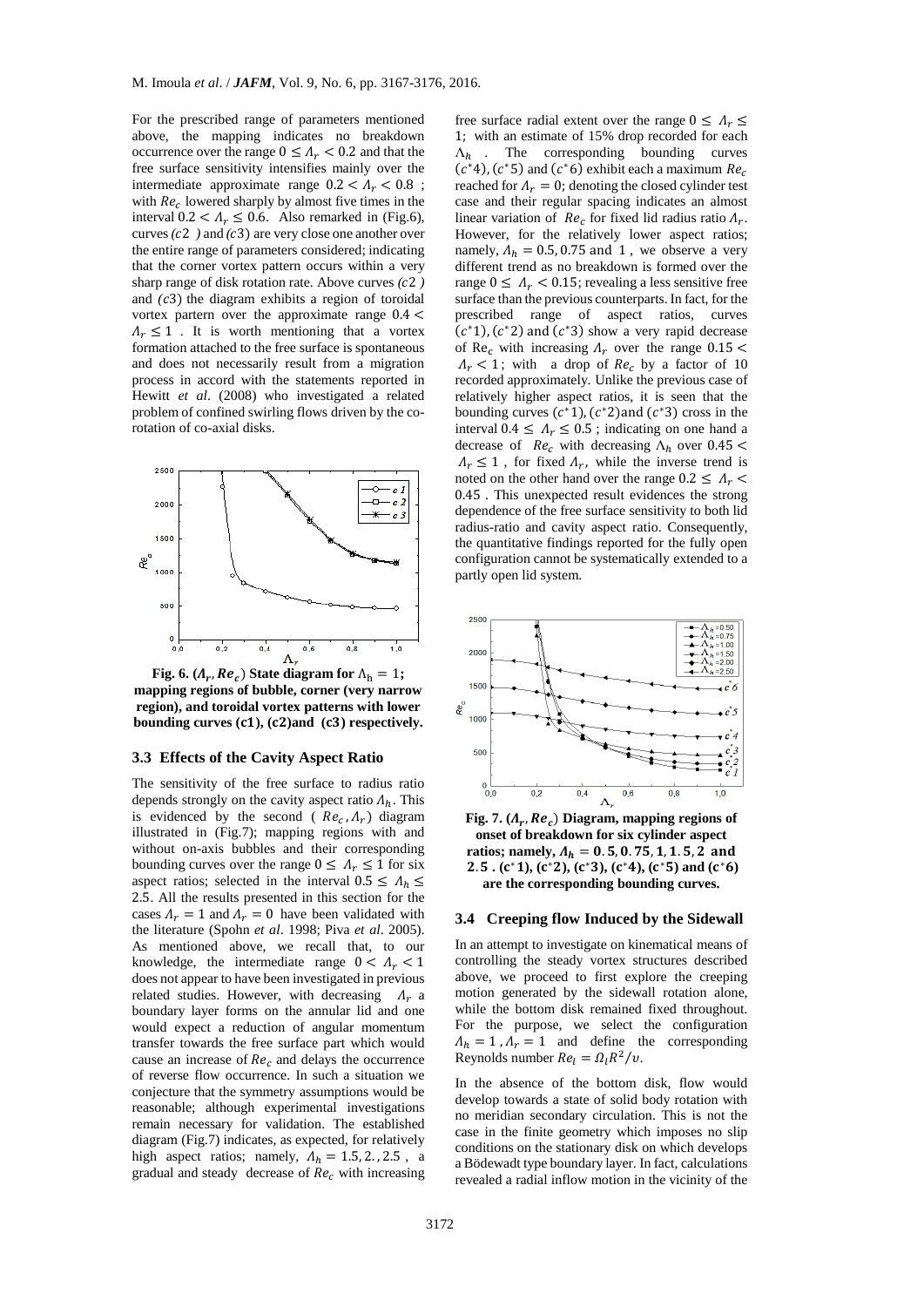end wall as a result of the unbalanced radial pressure gradient, while an outflow is observed away from it. A relatively slow meridian circulation is thus induced, with upward and downward flow in the interior and in the vicinity of the rotating sidewall, respectively. Compared to the intensity of the primary rotational motion, this type of secondary motion is characterized by a very low velocity magnitude but sufficient enough to prevent the formation of a state of solid rotation as shown in (Fig.8). This latter illustrates the steady three dimensional axial distribution of the velocity field, obtained by solving the full Navier-Stokes equations, resulting from the configuration with rotating sidewall and stationary disk for  $Re_l = 0.5$  and  $\Lambda_h =$ 1 at the chosen radial location  $r = 0.5$ .

This specific very low parameter  $Re<sub>1</sub>$  characterizes typical differential rotation rates within the range explored in the next section, required to control the vortex patterns. (Fig.8) demonstrates the relevant role of the stationary end wall which induces an inward flow on the disk ( $u_r < 0$ ), compared to the cylindrical configuration with infinite extent which leads to solid rotation with no meridian circulation.



**Fig. 8. Axial distribution of the velocity field**  $(\mathbf{u}_r, \mathbf{u}_\theta, \mathbf{u}_z)$  at  $r = 0.5$ ;  $Re_l = 0.5$ .

In the configuration with stationary disk and rotating sidewall, the numerical treatment of the full nonlinear Navier-Stokes equations revealed a linear dependence of the flow field on small  $Re_l$ . In this

limited range, the linearization of the full equations, neglecting nonlinear transport terms, led to the derivation of an analytical solution for the azimuthal velocity component  $u_{\theta}(r, z, t)$ , in terms of Bessel series, by the standard method of separation of variables as used, for instance, by Pesso.T, and S. Piva (2015). This is expressed as follows

$$
u_{\theta}(r, z, t) = u_s + 4 \sum_{m \ge 1} \sum_{n \ge 1} B_{mn} J_1(\alpha_m r) \sin(\beta_n z) \exp(-\lambda_{mn}^2 t / Re_1)
$$

Where,  $u_s(r, z)$  denotes the limiting steady solution given by

$$
u_s = r + 2 \sum_{m \ge 1} \frac{J_1(\alpha_m r)}{J_0(\alpha_m)} \left[ \frac{\sinh(\alpha_m z) - \sinh(\alpha_m (z - 2\Lambda_h))}{\sinh(2\alpha_m \Lambda_h)} \right]
$$

*m* and *n* are integers and  $\alpha_m$  denotes the  $m<sup>th</sup>$  value of

 $\alpha$  for which the Bessel function  $J_1(\alpha)$  ( of the first kind and first order) is zero. Also,

$$
\beta_n = n\pi / 2\Lambda_h, \lambda^2 = \alpha_m^2 + \beta_n^2,
$$
  

$$
B_{mn} = (1 - (-1)^n) / m\pi J_0(\alpha_m) \lambda^2
$$

It is worth mentioning that the steady tangential velocity profile  $u_s(r, z)$  shown in (Fig.8) was also deduced using the above analytical expression; which provided an additional check on the accuracy of the numerical approach in the range of linearization.

# **3.5 Differential Rotation of the Sidewall**

The main issue addressed in this section concerns the effects of sidewall differential rotation on the secondary vortex patterns discussed above for the selected test case of a fully open vertical cavity, with aspect ratio  $\Lambda_h = 1$ . We recall that an additional parameter is introduced for this purpose; namely, the rotation rate ratio =  $\Omega_l/\Omega_b$ ; -1  $\leq$  S  $\leq$  1. Although a series of calculations were conducted for a wide range of parameters, the presentation is restricted for brevity to two test cases.

### **Counter-Rotation**

First, we explore a differential counter-rotation of the sidewall on the basic flow which, in accord with Spohn experiments (Spohn *et al.* 1998; Lopez 1995) , exhibits a steady toroidal vortex under the couple of parameters  $Re = 1250$ ,  $A<sub>h</sub> = 1$ . It is revealed that a very weak counter-rotation rate is sufficient to alter considerably the onset of flow stagnation and associated reverse flow on the free surface; preventing their occurrence as evidenced quantitatively in (Fig.9). This latter shows the radial velocity distribution along the free surface which, under a counter-rotation, directs the flow centrally inward toward the cavity axis.



**Fig. 9. Radial velocity distribution on the free**  surface, under effects of counter rotation; Re =  $1250, \Lambda_h = 1$ . Rotation rate ratio S = 0, -0. 036, -0. 103 as indicated.

Besides, results indicated that an increase of the counter-rotation rate generates flow separation on the sidewall without breakdown; giving rise to a counter-rotating cell whose strength and extent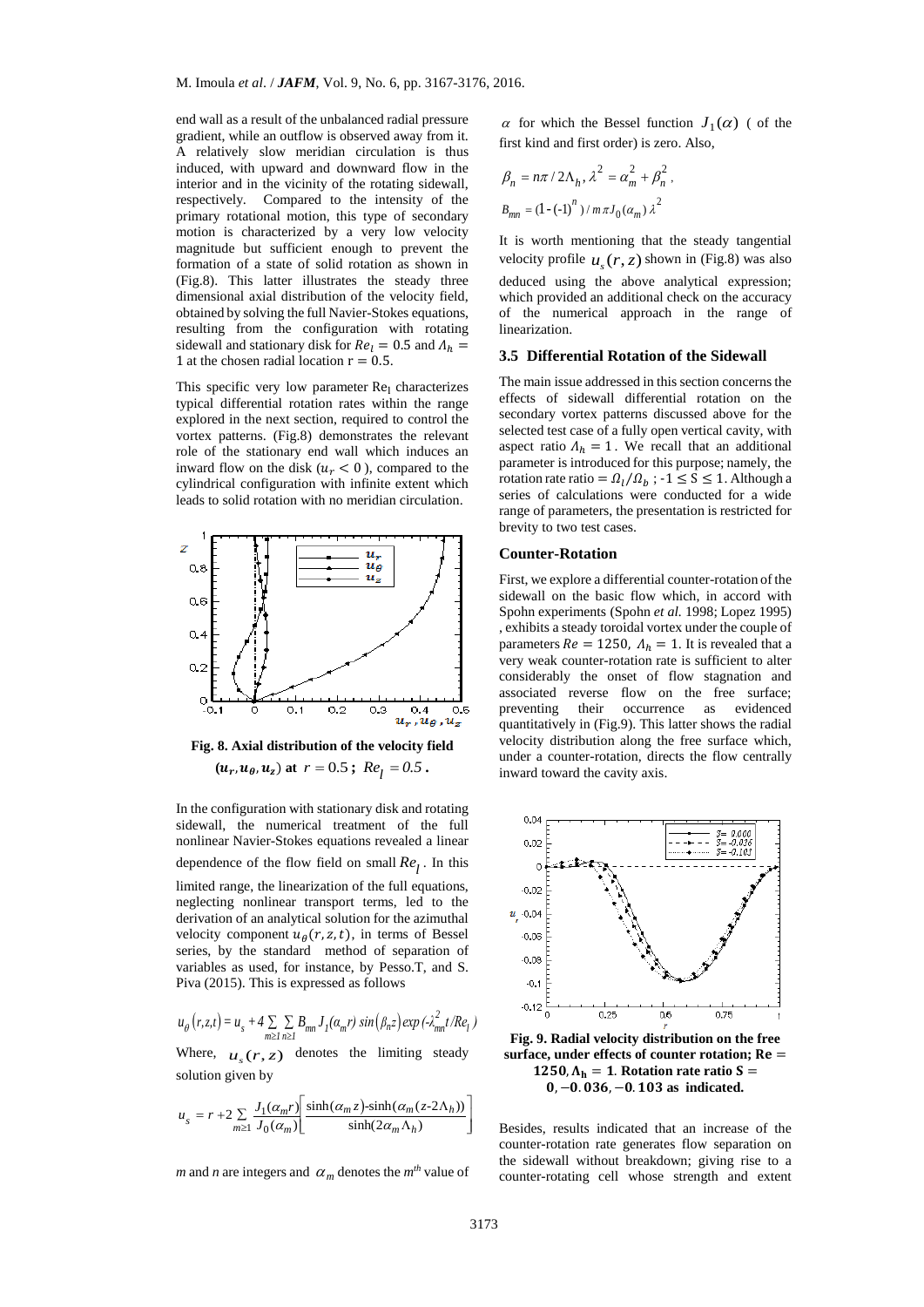

**Fig. 10. Effect of counter-rotation; (a1, b1): Streamlines, (a2, b2): iso-circulations for**  $Re = 600, \Lambda_h = 1$ . **The rotation rate ratio S is indicated.**

depend on *S*. As |*S*| increases, the cell dominates the bulk flow and confines the end disk effects to a narrow region as displayed in (Fig.10) by the non uniformly spaced meridian streamlines for  $Re =$ 600,  $A_h = 1$ . The corresponding vortex lines (isocirculations), which indicate the local direction of vorticity, are normal to the free surface and exhibit clearly the two distinct counter-rotating cells (broken lines and solid contours are of opposite sign) separated by a transition curve  $\Gamma = 0$  (Fig.10 b1, b2); which tends to coincide with the location of the stagnation curve  $\Psi = 0$  (Fig. 10 a1, a2) as  $|S|$  increases.

### **Co-Rotation**

For the co-rotation case, unlike its above counterpart, calculations revealed that under very weak rotation rate ratios, the diffusion driven circulation induced by the sidewall shear flow enhances the occurrence of axial stagnation points and vortex bubbles while higher rotation rates prevent their occurrence as viewed in (Fig.11), for the selected parameter  $Re = 430$ ,  $A<sub>h</sub> = 1$ . Starting with a configuration  $S = 0$  without any breakdown (Fig.11a), an axial bubble is formed when  $S =$ 0.004 which widens and migrates towards the surface with increasing  $|S|$  before vanishing there, as shown for  $S = 0.325$ .

## **4. CONCLUDING REMARKS**

Axisymmetric vortex flows, driven by the bottom disk of a partly open-top up-right cylinder, with aspect ratio  $\Lambda_h$  and annular lid radius ratio  $\Lambda_r$ , were numerically studied. The study provided flow characteristics over the intermediate range  $0 <$  $\Lambda_r$  < 1; extending to some extent the findings generally restricted to the fully open ( $\Lambda_r = 1$ ) and closed  $(A_r = 0)$  configurations.

The onset of stagnation and associated flow reversals depend strongly on the competition between the noslip and stress free surface conditions applied at the cavity top boundary. Numerical predictions showed that increasing the free surface radial extent  $(\Lambda_r)$ promotes the onset of toroidal vortices attached to the free surface but not to its adjacent annular lid. Besides, the impact of the aspect ratio  $\Lambda_h$  was also highlighted over the selected range  $0.5 < A_h \leq 2.5$ . In particular, over the sub-range  $1 < A_h \leq 2.5$ , a regular and steady decrease of  $Re<sub>c</sub>$  with increasing  $\Lambda_r$  was recorded. However, for the remaining relatively lower aspect ratios; namely,  $0.5 \leq \Lambda_h \leq 1$ , no breakdown occurred when  $\Lambda_r$  < 0.15; while very sharp decrease of  $Re_c$ was remarked over  $0.15 < A_r \leq 1$ . In addition and unexpectedly, over the sub-range range  $0.2 < A_r$ 0.4 , an increase of the aspect ratio renders the surface more sensitive (decrease of  $Re<sub>c</sub>$ ), while the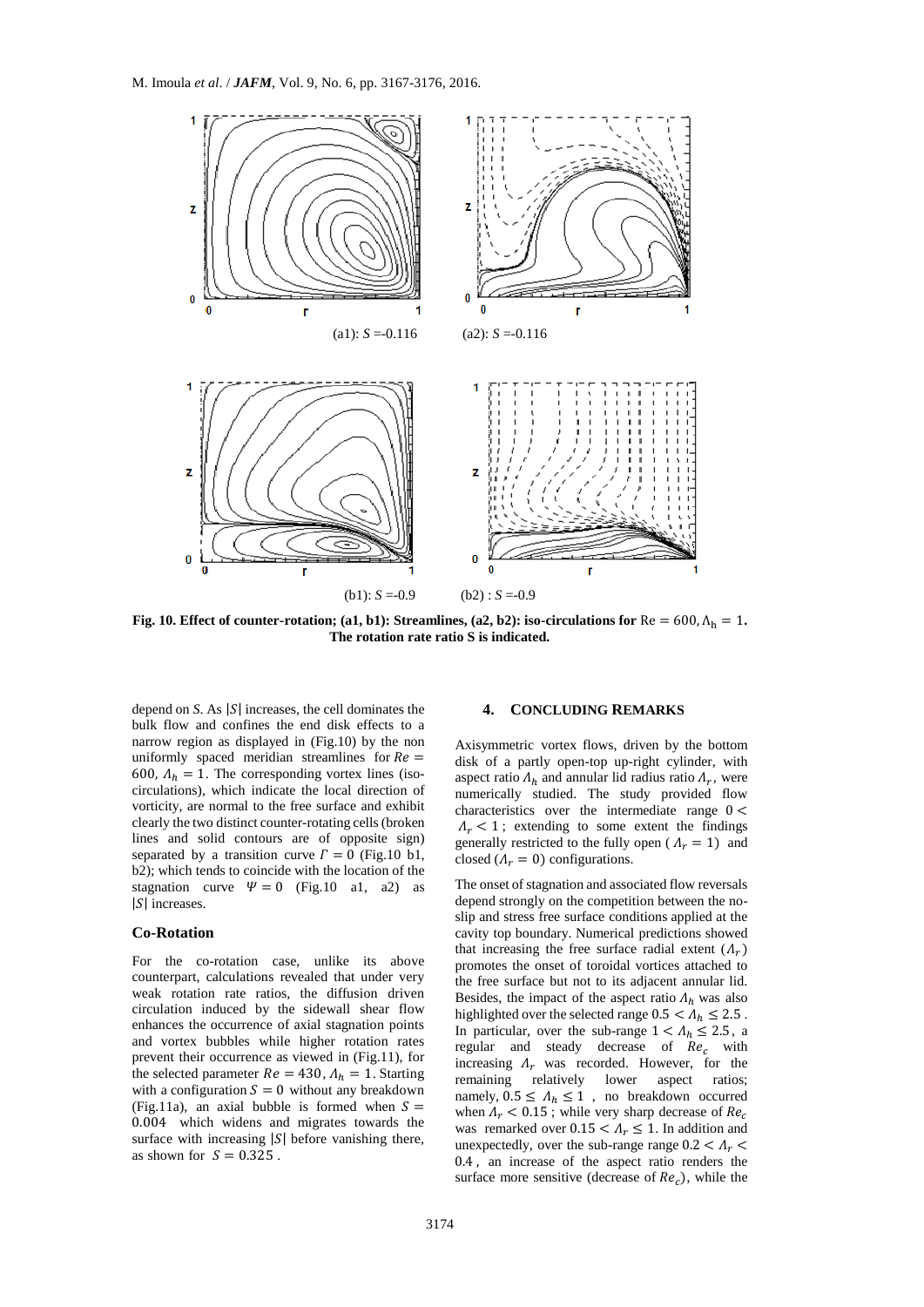

Fig. 11. Effects of co-rotation. Streamlines pattern when  $Re = 430$ ,  $\Lambda_h = 1$ ; the rotation ratio S is **indicated. (N.B: the left vertical boundary is the cavity axis).**

opposite effect happens outside this range. Moreover, substantial changes in the flow pattern were evidenced under a differential rotation of the sidewall which induces a meridian circulation of weak intensity but sufficient to suppress (enhance) the flow stagnation under counter-rotation (corotation). However, high counter-rotation rates induce sidewall flow separation with the formation of a meridian cell which extends to control the bulk flow and confines the bottom disk effects to a narrow region.

### **REFERENCES**

Bouffanais, R., and D. L. Jacono (2009). Unsteady transitional swirling flow in the presence of a moving free surface. *Phys. Fluids* 21.

- Brøns, M., L. K. Voigt and J. N. Sørensen (2001). Topology of vortex breakdown bubbles in a cylinder with a rotating bottom and a freesurface*. J. Fluid Mech.* 428, 133-148.
- Cabeza, C., S. Gustavo, C. M. Arturo, B. Italo, V. Sylvana, U. Gabriel and V. Anton (2010). Influence of coaxial cylinders on the vortex breakdown in a closed flow. Euro. *J. of Mechanics (B/Fluids)* 29, 201-207
- Daube, O. (1991). Numerical simulation of axisymmetric vortex breakdown in a closed cylinder. *Applied Mathematics* 28, 131-152.

Escudier, M. P. (1984). Observations of the flow